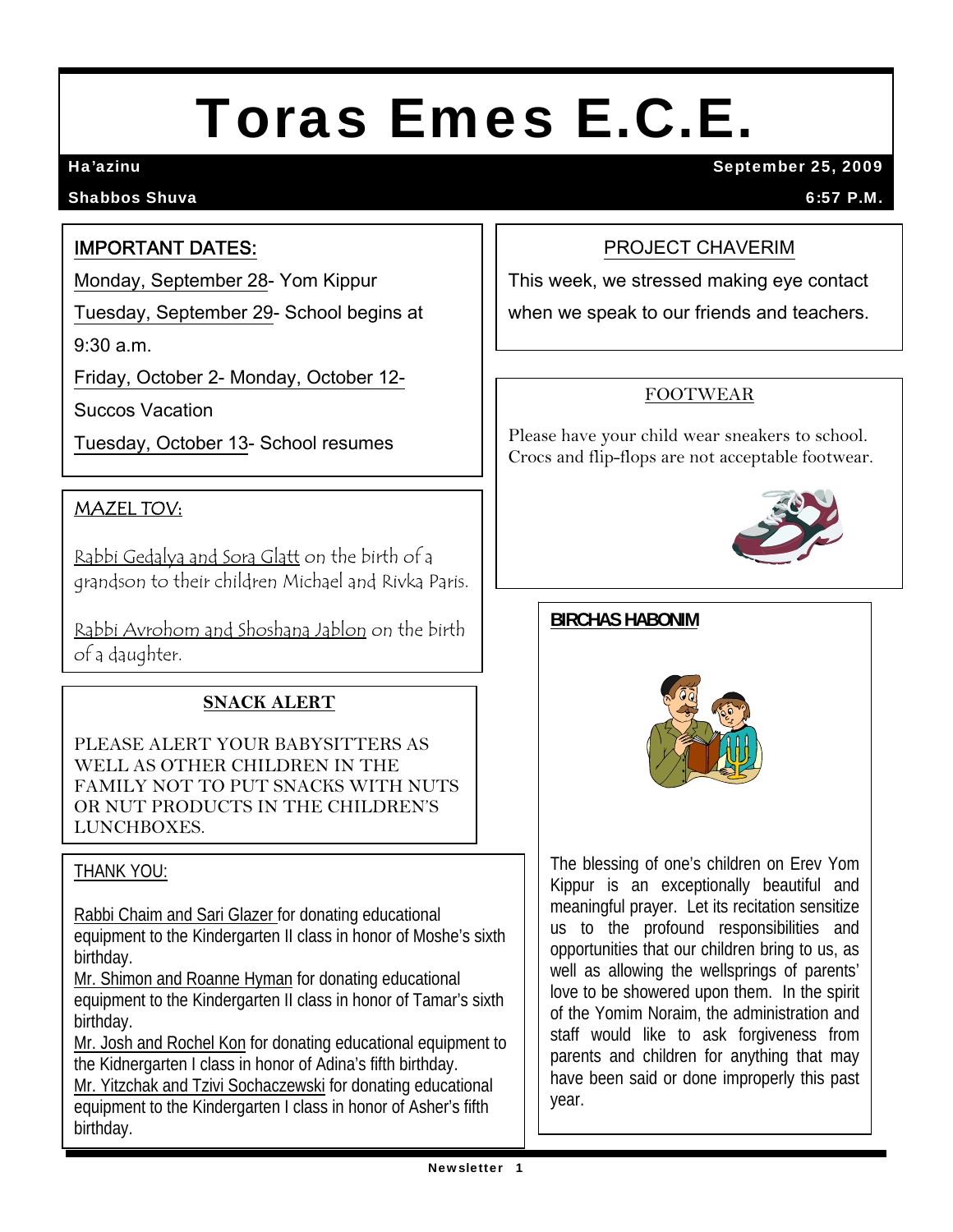#### NURSERY I & II- MOROT ETTIE & TAMI

 Yom Kippur was the theme of the week in the Nursery class. We learned that Yom Kippur is the holiest day of the year. Everyone wears white on Yom Kippur. Even the Sefer Torah is dressed in a special white cover. We talked about the importance of wearing sneakers or slippers to shul. The story Sneakers To Shul by Floreva Cohen was read to the children.

 The children enjoyed hearing the story of Yonah. Through this story, they understood how the actions of one person can affect others and how all of our actions are observed by Hashem. To help the children understand these concepts, we sang the song "Hashem Is Here":

> Hashem is here Hashem is there Hashem is truly everywhere. Up, up, down, down Right, left and all around Here, there and everywhere That's where He can be found.

 We talked about how important it is for each of us to do teshuva and to say we are sorry to our friends. We held each other's hands as we sang the song:

> Let's be friends Make amends Now's the time to say I'm sorry.

 We learned about the minhag of kaparos. Some people use a hen for this mitzvah while others use money. All the Nursery children made their own individual hens using real feathers.

 Of course, our color of the week was white. We talked about the kitel, the white coat which men wear on Yom Kippur and searched all around our room for white objects.

 We would like to wish you a G'mar Chasima Tova and an easy and meaningful fast!

#### NURSERY I & II- MOROT NECHAMA & SUSAN

We started a new unit on zoo animals. We talked about the animals that are found in the zoo and compared them to the types of animals that people have as pets in their homes.

 The children had a great time creating giraffe and elephant puppets. What wonderful imaginations the Nursery children have! We also learned an action song about an elephant:

#### "The Elephant"

An elephant goes like this and that (Clasp hands together with arms extended In front of you and sway arms back and forth) He's oh so big (Stretch arms up high) And he's oh so fat (Put arms out to the side) He has no fingers and he has no toes (Put two fists in front of you) But goodness, gracious, what a nose! (Extend clasped hands in front of face like a nose).

 During library center, the children enjoyed looking at books about animals that live in the zoo. We listened to the stories Elephant Small And The Splashy Bath by Sally Grindley and Andy Ellis, Ten Tall Giraffes by Brian Moses, Monkey Soup by Louis Sachar, Leo The Late Bloomer by Robert Kraus and Don't Frighten The Lion by Margaret Wise.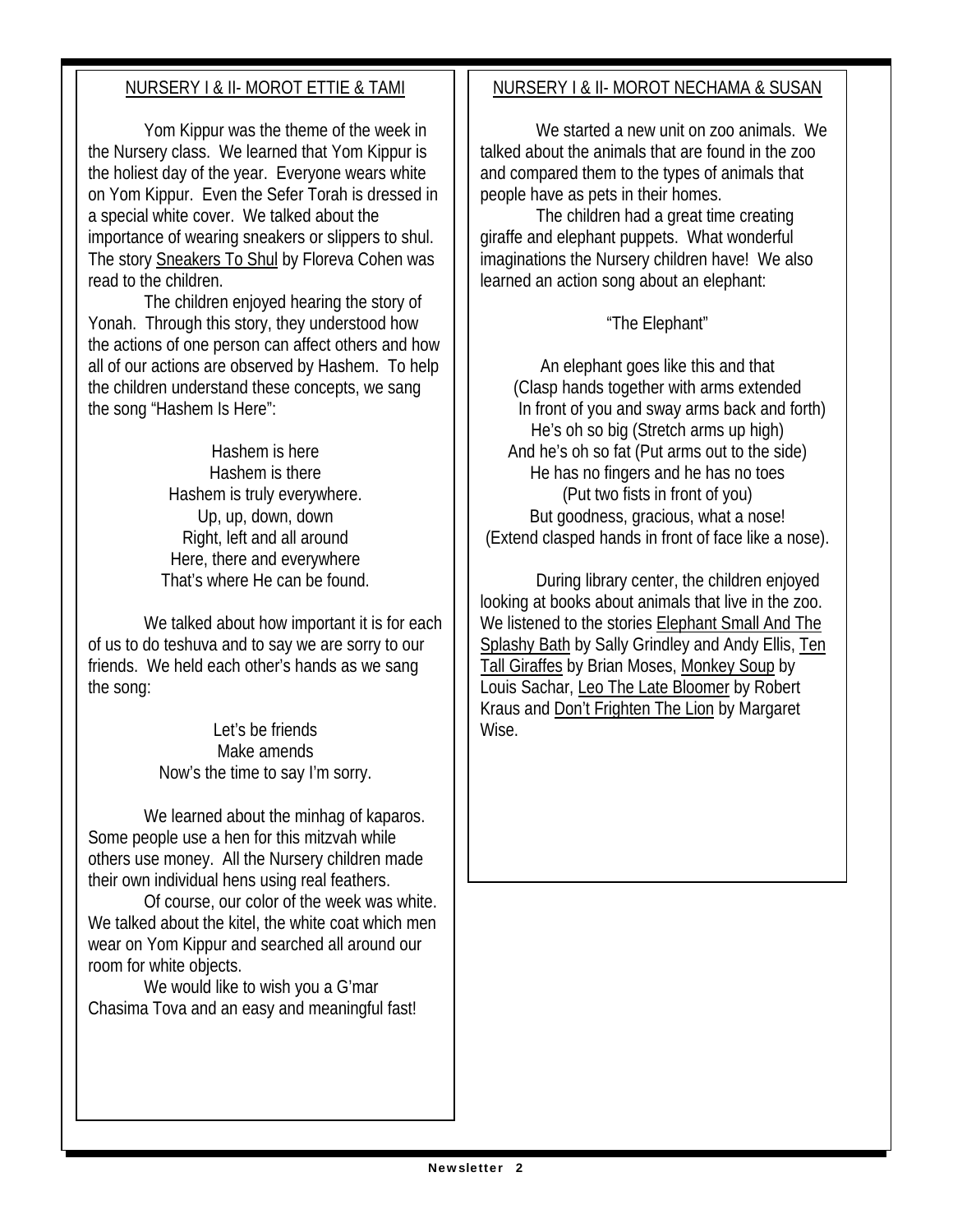### PRE-KI & II- MOROT ETTIE & HEIDI

 This week, we had a meaningful discussion about Yom Kippur. We discussed the concept of Kaparos and how the chickens are given to poor people. We learned that our Abba and Ima fast, and that we do not wear leather shoes. It is also the day we ask Hashem for forgiveness. The children are all going to try very hard to play quietly at home or sit quietly at shul so that their parents could daven and rest. The children decided to be extra careful in the way they play with one another during Aseres Yemei Teshuva. To help us reinforce saying "I'm sorry" to our friends, we listened to the story The Hardest Word by Jacqueline Jules.

 The children were fascinated by the story of Yonah. We listened to the stories Jonah's Journey by Danah Haiz and Hasipoor Shel Yonah Hanavi.

 The children also started learning about Chag HaSuccos. Some of the stories that the children listened to were Hillel Builds A House by Shoshana Lepon, Zayde's Speical Esrogim and The Wind In The Succah both by Aydel Lebovics.

 We would like to wish everyone a G'mar Chasima Tova. May you have a meaningful fast and a year filled with good health, happiness and nachas!

#### PRE-KI & II- MOROT BERNEY & JUDY

We welcomed the letter "Cc" to our class this week, and participated in many creative activities. To begin with, we talked about the three primary colors and were so excited to see what color would emerge when we mixed certain paints together. In math, we counted and worked with cuisinaire rods.

 Our art projects included collages and "magic candle" paintings. In this technique, a child's name is written with a candle on a piece of paper. Before painting, the paper looks blank, but when a child paints over the paper with watery paint, the paint resists the candle wax and presto- MAGIC! The name appears.

 We played color Bingo and worked on a color puzzle. We added a "Cc" page to our alphabet book, and read many books beginning with that letter.

 In our Project Chaverim- our social skills unit, we worked on making eye contact. We role played looking at a person when we spoke to them.